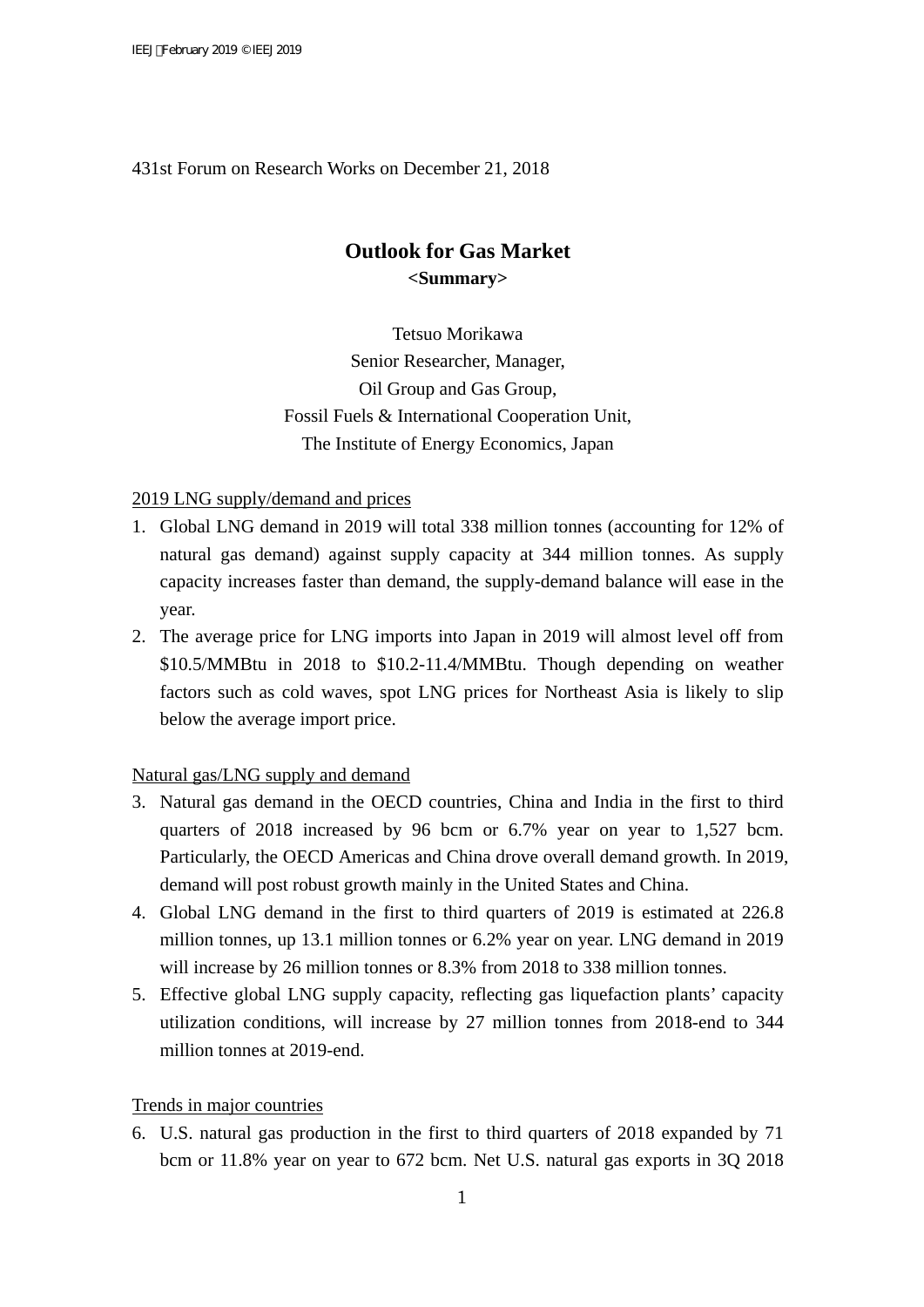totaled 6 bcm (4.4 million tonnes in LNG equivalent). U.S. LNG production capacity is growing rapidly, surpassing 60 million tonnes at 2019-end.

- 7. China's natural gas demand in the first to third quarters of 2018 increased by 33 bcm or 19.5% year on year to 200 bcm, with LNG imports expanding by 11.3 million tonnes or 44.2% to 36.8 million tonnes. Annual LNG demand is expected to reach 53 million tonnes in 2018 and 60 million tonnes in 2019. While LNG demand rose rapidly, seasonal LNG import fluctuations in 2018 narrowed from 2017. LNG importers in China are procuring LNG for winter earlier than in the past, indicating that spot LNG prices this winter would be less volatile than a year earlier.
- 8. Due to the U.S.-China trade war, China's LNG imports from the United States might have dropped to zero in October. As China's dependence on LNG imports from the United States is limited, it may be easy for China to secure alternative LNG supply sources. Meanwhile, the cut in China's LNG imports from the United States is expected to affect new U.S. LNG projects.
- 9. Russian natural gas exports in the first half of 2018 grew by 13 bcm or 9.1% year on year to 152 bcm. Russia is taking advantage of its price competitiveness to expand gas exports. Russia plans to increase its pipeline gas export capacity by 125 bcm in 2019. It is invigorating new LNG project development.
- 10. In Europe, natural gas demand in the first half of 2018 decreased by 4 bcm or 1.5% year on year to 273 bcm, with LNG imports declining by 2.3 million tonnes or 10.2% to 20.2 million tonnes. Local production has decreased with demand failing to grow. Europe remains the last resort market to absorb LNG failing to sell in other regions.

### LNG market liquidity and destination clause

- 11. Spot LNG trading volume reached 59 million tonnes (accounting for 20% of total LNG trading volume) in 2017 but is likely to decline due to an increase in fixed term contract sales by the United States and Qatar in 2018. Although LNG market liquidity has improved as indicated by growing JKM (Japan Korea marker) swap transactions, it may take more time for a benchmark LNG price to be developed.
- 12. Since the Japan Fair Trade Commission (JFTC) recommended destination clause restrictions on LNG transactions to be relaxed in 2017, such restrictions in new LNG contracts for Japan might have been eased. Some 15% of fixed term contract LNG sales to Japan, China and South Korea are estimated as destination free. Cooperation with other competition authorities in Asian importers could contribute to improve LNG market liquidity.